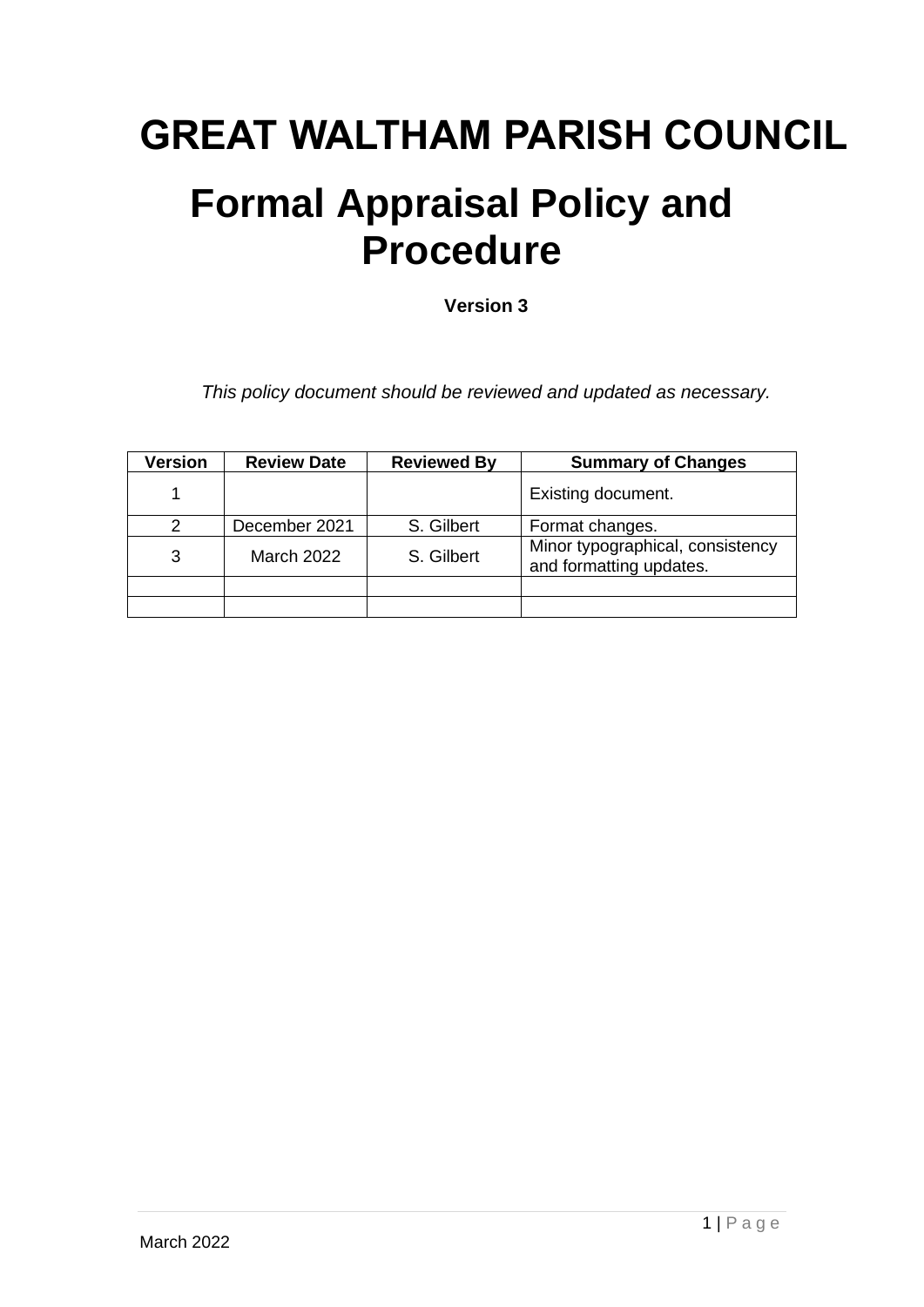## **Formal Appraisal Policy and Procedure**

## **Policy Statement**

It is the policy of the Parish Council that performance appraisal procedures covering all employees are delivered throughout the organisation on an annual basis. This will be part of an overall performance and development programme.

## **Policy**

Line managers may devise, design, revise and implement their own tailored procedures of performance appraisal within the framework of core principles and minimum standards and approved as such.

These appraisal procedures must ensure that the corporate vision, values and objectives are translated into personal objectives to ensure that employees at all levels of the Parish Council can see and understand that the objectives they are set so that they can contribute to the Council's success as a whole from the beginning of their employment.

The Parish Council values will be integrated into all performance appraisal procedures and will be linked to learning and development requirements. It may also be that professional competencies or standards that are set by professional bodies are also integrated into the process.

Appraisers must ensure that all appraisal processes are fair and equitable for all appraisees and that it is applied in line with the Council's Equal Opportunities Policy.

## **Core Principles**

This policy aims to create a performance management framework to ensure that all employees:

- have an annual appraisal meeting.
- know what is expected of them in terms of the standard of their performance from the beginning of their employment.
- know what is required of them in order to do their job effectively.
- receive recognition for their achievements.
- receive feedback on a regular basis which aims to improve and develop their performance.
- identify areas where improvement is needed.
- identify with their line manager their learning and development needs.
- plan their career development where possible.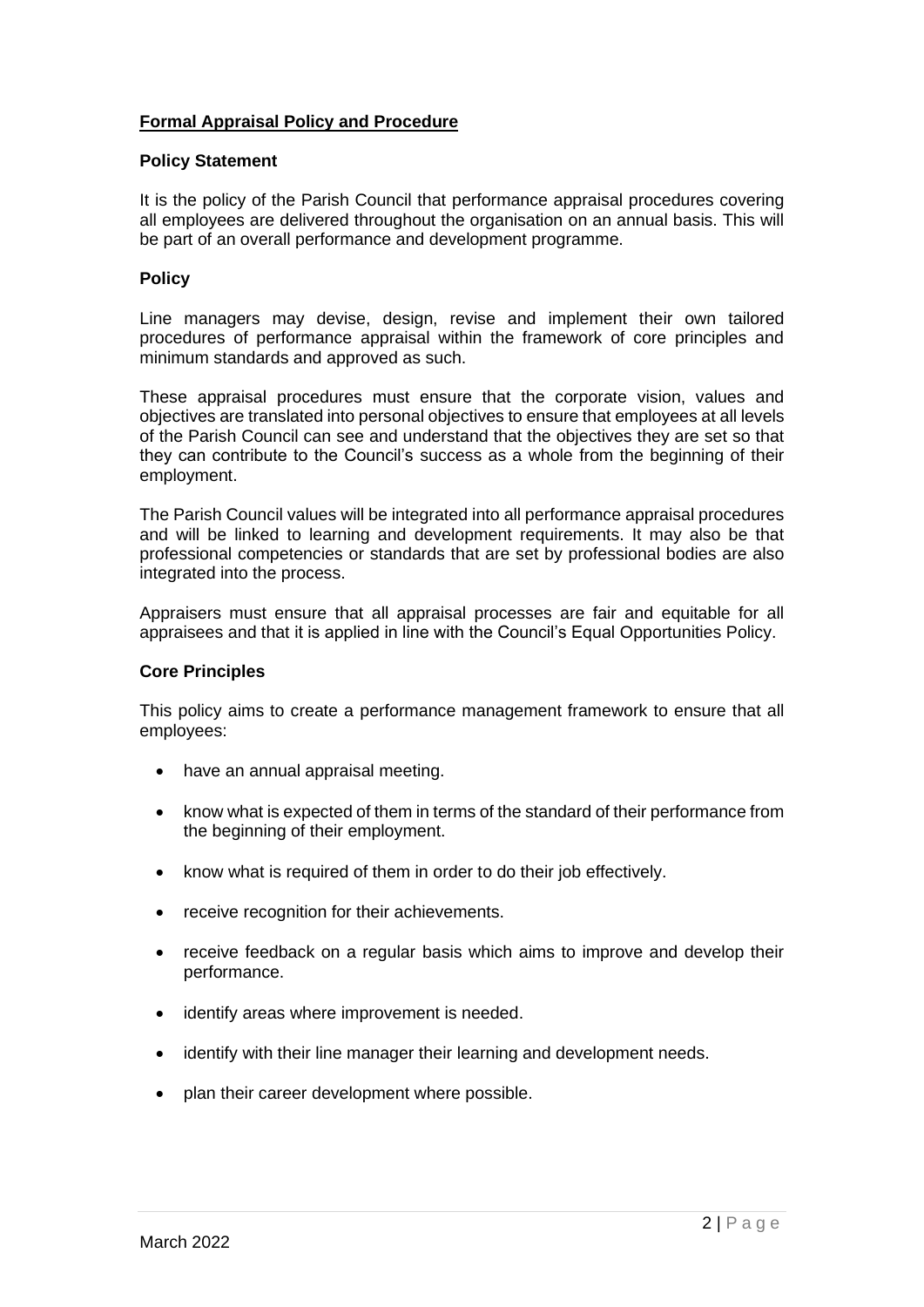## **Minimum Standards**

All employees will take part in a formal appraisal process. As a minimum, such a procedure must ensure that all staff affected by it will:

- receive an annual meeting with their line manager to discuss their performance during the previous year.
- be set appropriate objectives to achieve over the following year.
- assess performance against the Council's values.
- identify skills and knowledge development needs against the Council's core abilities; and
- have regular update meetings with their manager to discuss work activity, performance, objectives, learning and development.

The effective management of the agreed appraisal process is included as an objective in the performance appraisal of all managers.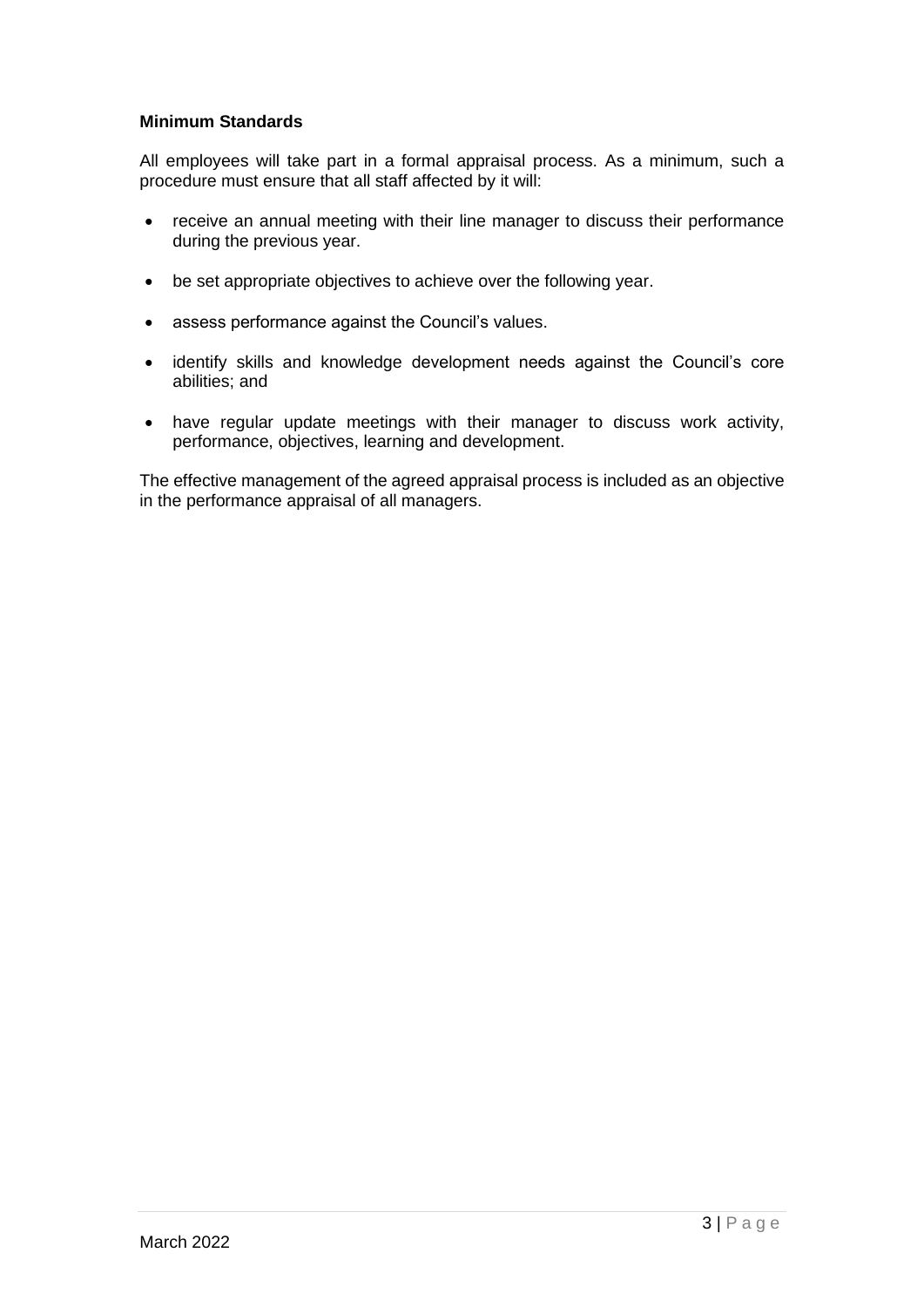## **Appendix 1 – Framework of Core Principles**

The following core principles apply to all appraisal processes, as they underpin good practice and need to be adhered to in all performance appraisal procedures:

- Employees know what is expected of them.
- Every team and/or individual will have an up-to-date document (e.g. appraisal form, team plan) in which their performance expectations are defined in such terms as targets, quality standards, outputs, time scales, costs, together with a plan or schedule of action necessary to ensure objectives are met.
- This includes staff who are new to the organisation or team. Where an individual starts part way through a team appraisal year, they should have an initial appraisal to set objectives shortly after starting and subsequent appraisals can take place alongside the rest of the team.
- Objectives and action plans are determined as a result of a dialogue between employees and their line manager.
- One outcome of the appraisal process will be to generate a documented plan that captures the individual and team training and development requirements.
- Formal disciplinary and grievance issues are not to be an objective of any performance appraisal procedure and will be dealt with separately. It is important that any issue concerning poor performance is recorded in the meeting documentation in order that any formal monitoring of performance is not undermined by contradictory messages being given to the employee. Review of progress, performance against objectives, targets and values should be assessed by objective evidence wherever possible.
- Where subjective judgement is involved, it should be explained rationally, preferably with documented evidence.
- Performance is assessed annually and the results documented. Employees have the right to add comments to their appraisal form. This may be anything they wish to say about their appraisal, their line manager and any blocks to the achievement of the objectives and targets set.
- Both appraiser and appraisee share the responsibility for monitoring progress on the agreed objectives. The objectives will be discussed regularly in update meetings (one to ones / supervision) throughout the year. Significant changes to objectives and action plans between formal annual appraisals should be discussed and confirmed as amendments between employees and their line manager. Appraisers need to ensure that consideration is given to the resources required for enhancing the appraisee's performance and capability to meet the agreed objectives.
- Appraisal meetings must ensure that appraisals are only carried out by managers who have received training in the use of the process adopted.
- Employees must be given adequate notice of their appraisal discussions and will have been given guidance/briefing on how to prepare for and get the best out of these meetings.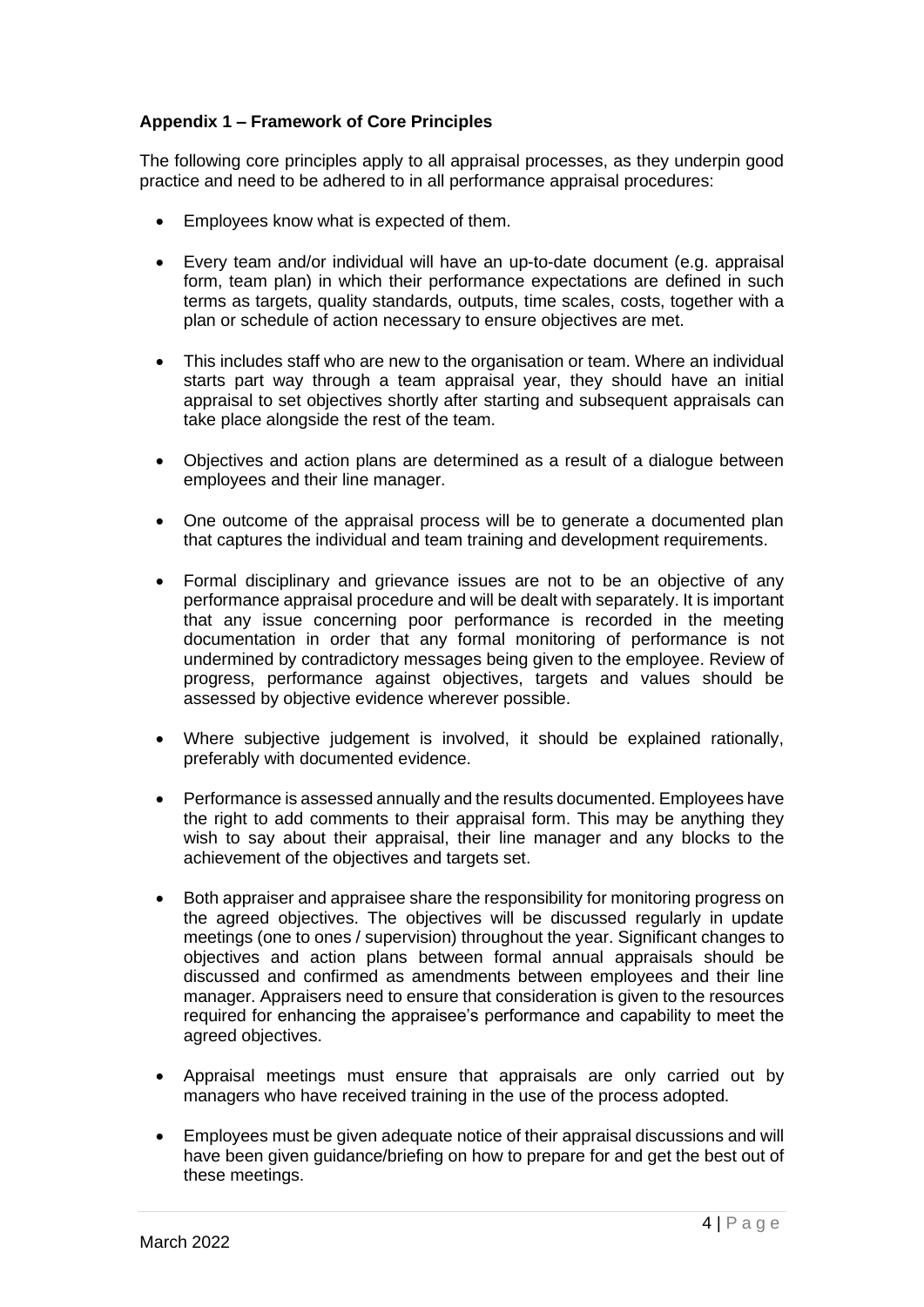- Where it is known that an employee is due to commence a long period of absence, e.g. maternity leave, this will be factored into the objective timescales and where appropriate, an appraisal will be held before the absence starts.
- Where staff miss scheduled appraisal meetings due to sickness absence, these will be rearranged to take place following their return.
- Managers will ensure that they ask employees if they need any additional support or equipment in order to perform their role effectively. This may be information and communications technology (ICT) equipment, flexible working arrangements or whether any reasonable adjustments made to support a disability are still appropriate.
- Appraisal records are treated as confidential documents and will generally only be available to the employee concerned, the line manager and the line manager's manager (the "grandparent"). It is beneficial for an electronic copy of the completed form to be held confidentially by both the employee and the line manager for future reference and review.
- Employees may invoke the Grievance Procedure in the event of problems over the accuracy or the fairness of the appraisal record or meeting, in which case the manager hearing any grievance will need to have sight of the appraisal. The period will start from the date of the last appraisal or the first day of the employment contract.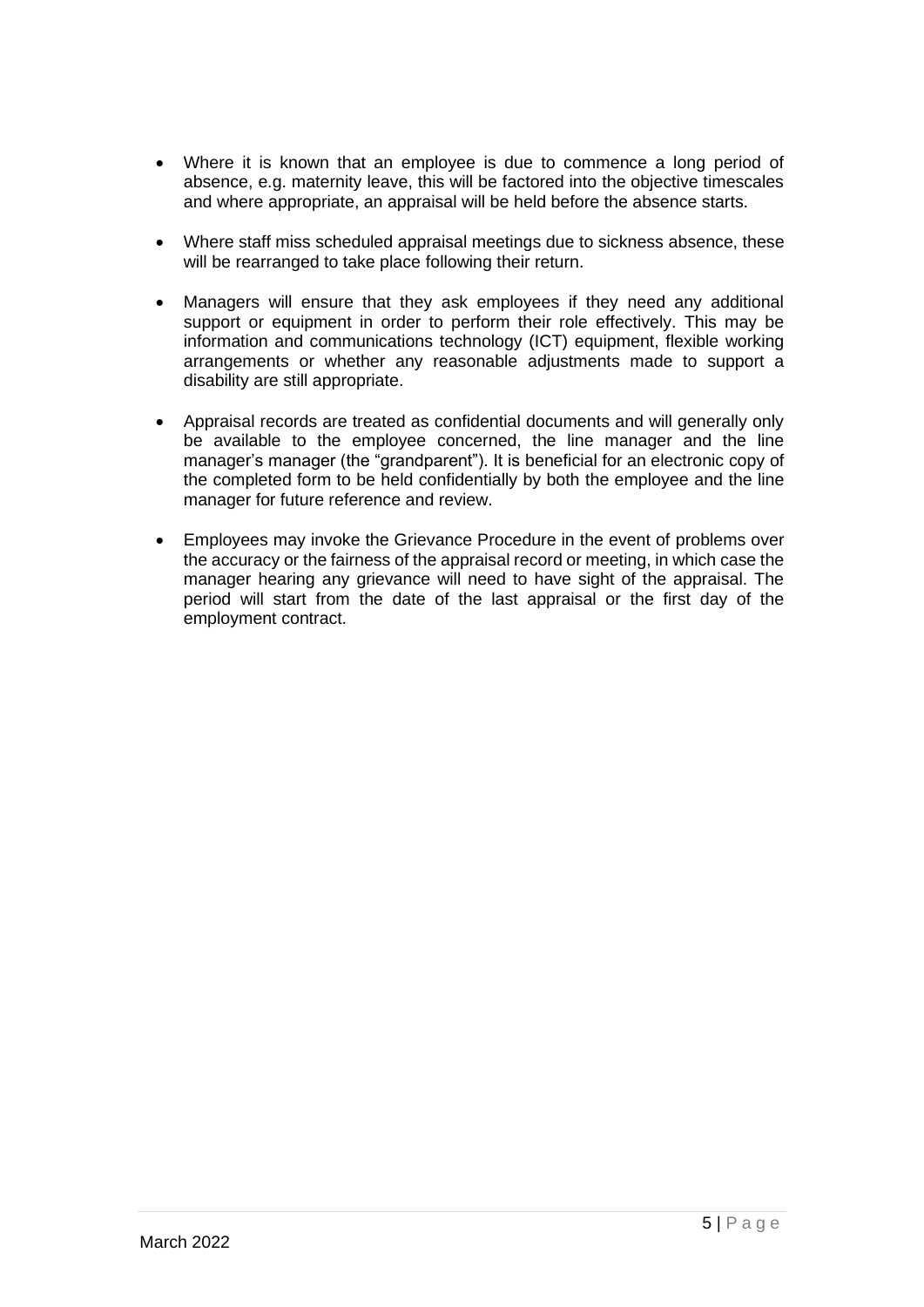## **Great Waltham Parish Council**

#### **Staff Annual Appraisal Pro Forma**

Confidential when complete

| Name              |  |  |
|-------------------|--|--|
| Position          |  |  |
| <sup>'</sup> Date |  |  |

#### **General**

The Parish Council's Annual Review is designed to promote both the development needs of the Council and your own in the context of reviewing your past priorities and achievements.

In addition, it allows you to consider obstacles to success and helps you to find ways of removing them.

The Council's principal objectives are:

- To enhance the quality of service delivery of its staff and the overall development of the Council through encouraging each person to achieve mutually agreed priorities and objectives;
- To identify and provide the support that enables everyone to achieve those priorities and objectives and at the same time gain satisfaction in the work.

To the post holder:

- Please review your current job description and objectives and comment on the achievements you feel you have made this year and the problems that have occurred.
- Note any significant departures from the job description as written and why this has occurred together with any impact that it has had on attainment of your priorities and objectives.
- Indicate where you feel that there are opportunity areas for developing your job and role with an explanation of the benefits to the Council as well as likely costs.
- Where you identify either a resource, support or knowledge-based issue as producing reasons for not achieving your priorities or objectives, be quite open and honest. In that way the Council can best consider how to offer the support that may be needed, or restructure the job.

To the Appraiser/ Line Manager:

• Consider carefully what has been written and be prepared to explore fully any issues that have been raised, as well as those you wish to raise independently. Give adequate time for discussion.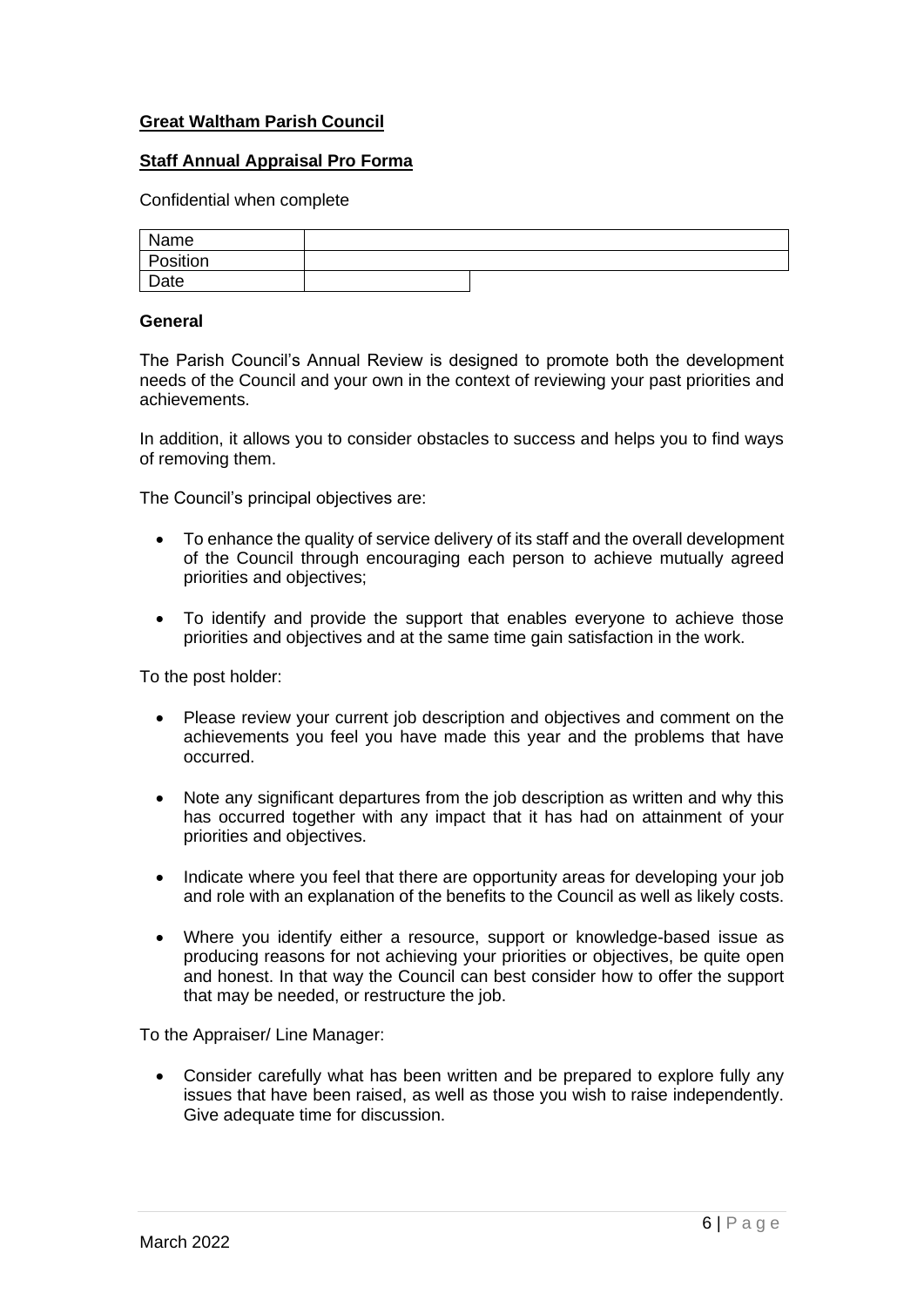## **Section 1**

To be completed by the post holder. Look at the most important aspects of your job description and note what the objectives and priorities were for the year. How did it go?

Job description item

| Objectives and priorities | What did you achieve? | What problems did you<br>have? |
|---------------------------|-----------------------|--------------------------------|
|                           |                       |                                |
|                           |                       |                                |
|                           |                       |                                |
|                           |                       |                                |
|                           |                       |                                |
|                           |                       |                                |
|                           |                       |                                |
|                           |                       |                                |
|                           |                       |                                |

Consider your role

- Do you feel that the job description adequately describes the job?
- What would you add or remove?
- Do you understand how your role contributes to meeting the Council's overall objectives?
- What do you believe your objectives and priorities should be for the coming year?
- What help (e.g. training) do you feel you need to achieve them? Use a separate sheet if you wish.

## **Section 2**

To be completed by the appraiser/ line manager

- Consider what the employee has written in Section 1 and make your own comments.
- Concentrate on areas where there are difficulties or disappointment noted, or where there is a specific wish to receive support in some form. The objectives should cover key aspects of the post holder's job. They should have direct relevance to the Council's aims and objectives for the next year.